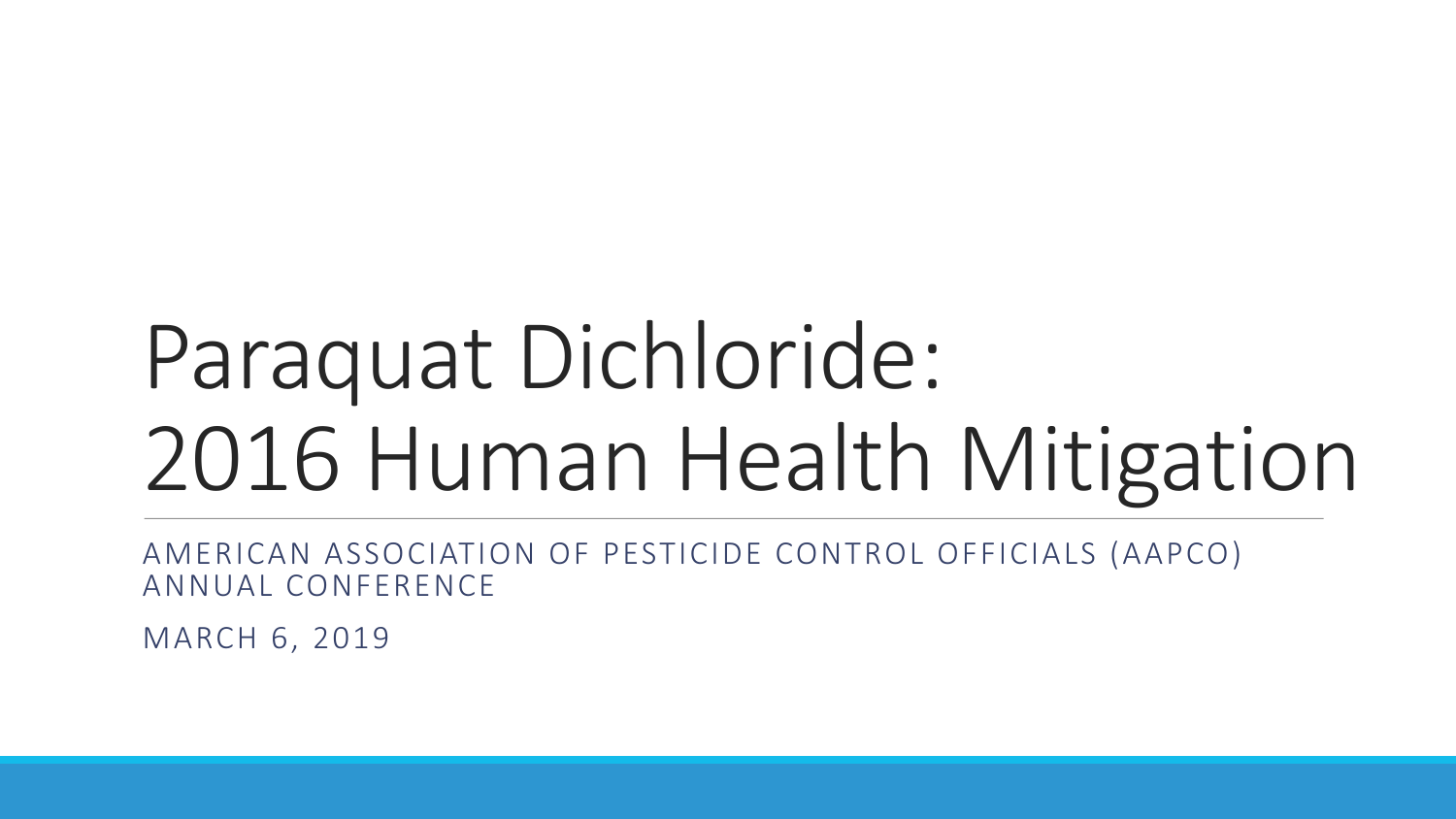# Use Restrictions and Toxicity Concerns

Classified as restricted use due to high toxicity

An estimated 1.5 teaspoon can be lethal and there is no antidote

- In the late 80's "safening" agents were added
- 1997 RED noted that the safening agents had been associated with a decline in the number of incidents

Human incidents indicate that paraquat is highly corrosive to skin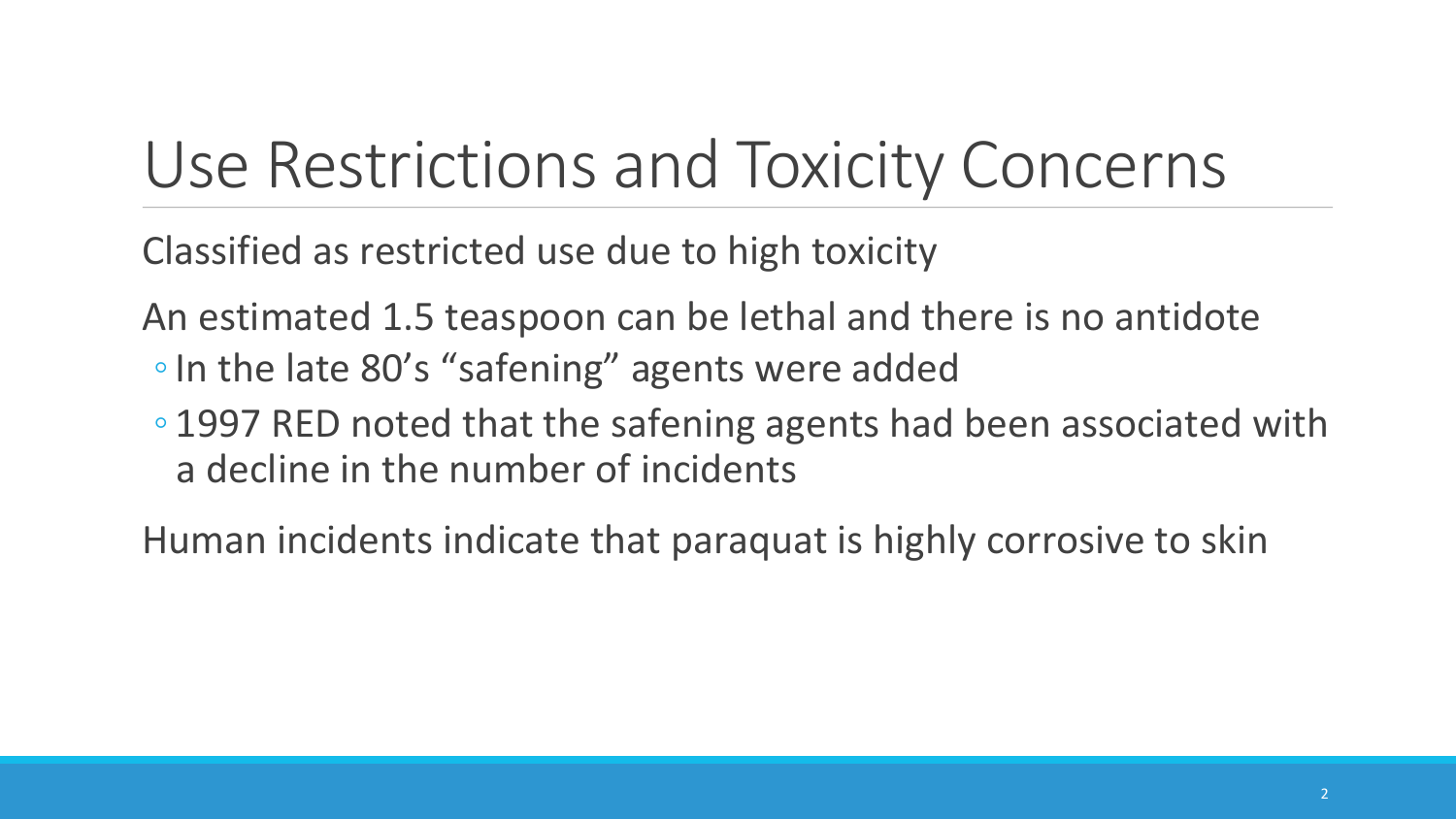## Timeline

Registration Review Docket - Opened December 2011

Registration Review Final Work Plan – Published June 2012

Letters from the public re ingestion incidents  $-$  Received 2013

- June 2013 letter from Dr. Geller with CA Poison Control Centers
- October 2013 letter from the American Association of Poison Control Centers

Paraquat Dichloride Ingestion Risk Message – Issued December 2014

◦ https://www.epa.gov/pesticide-worker-safety/paraquat-dichloride-one-sip-can-kill 

Human Health Interim Mitigation Decision – Published December 2016

Registration Review Draft Risk Assessments – Anticipated to be completed in 2019

Registration Review Interim Decision – Anticipated to be completed in 2020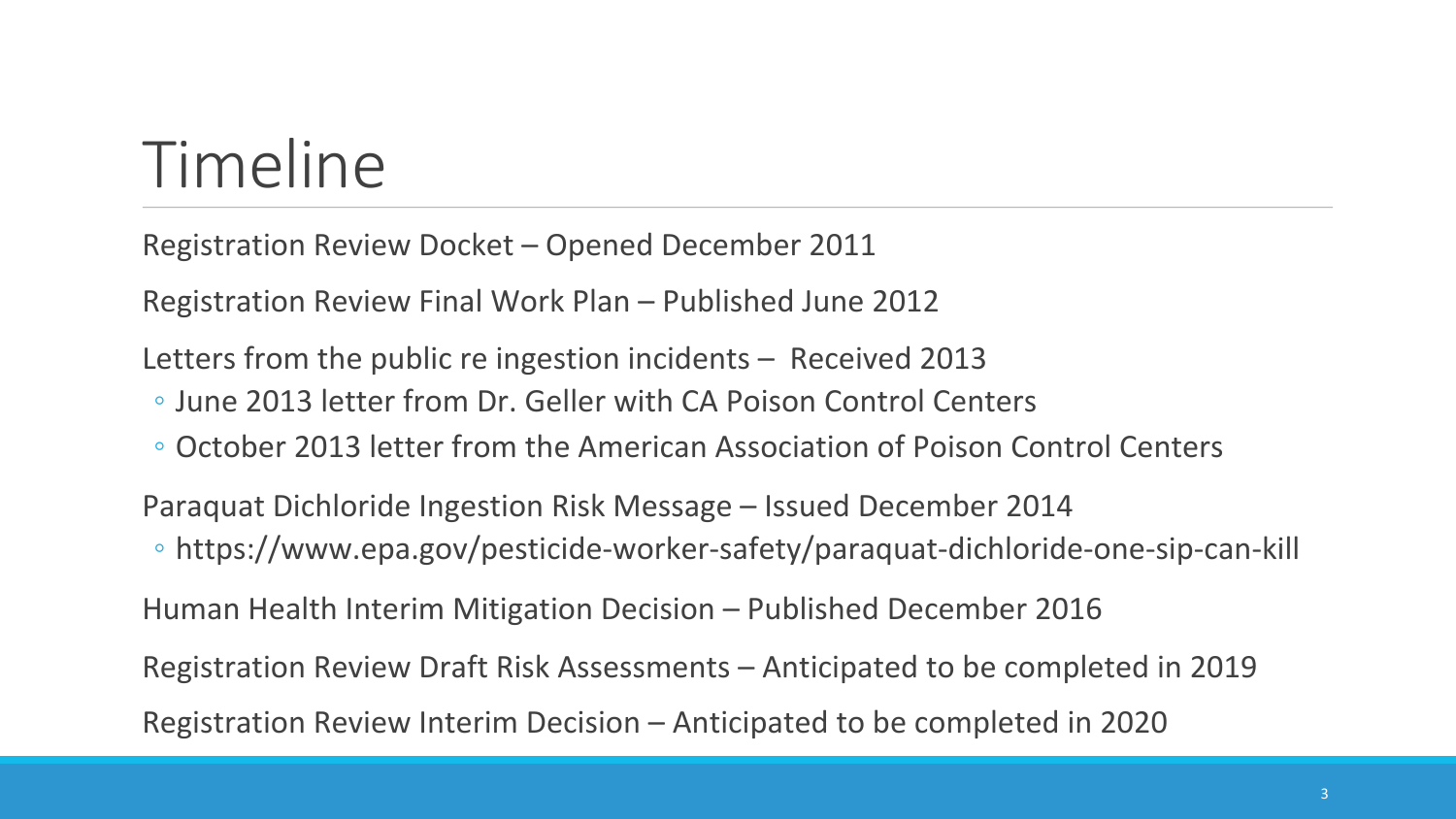# Nature of Incidents

### **Fatalities**

- 21 accidental deaths associated with the use of paraquat between 2000-2018
- Most fatalities (18) are the result of accidental ingestion of paraquat from a beverage container

### **Occupational Incidents**

- In IDS, SENSOR, and CDPR/PISP, most paraquat incidents are occupational-related
	- Exposure commonly occurred as a result of:
		- Failure to wear adequate PPE
		- Leaks from application equipment or pesticide spills
		- Being directly sprayed with paraquat